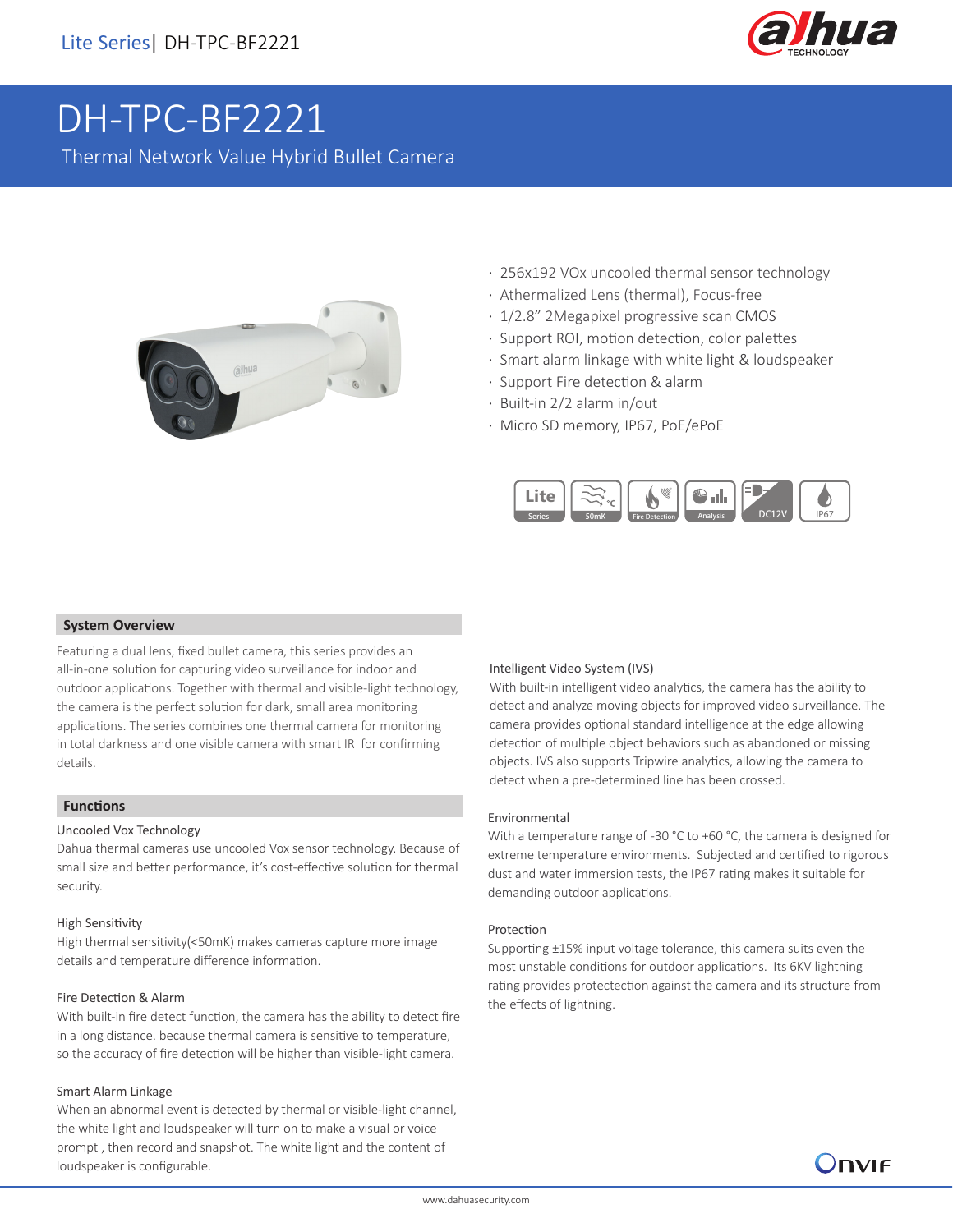# Lite Series| DH-TPC-BF2221

# **Technical Specification**

| <b>Thermal Camera</b>                           |                                                                                            |                             |  |
|-------------------------------------------------|--------------------------------------------------------------------------------------------|-----------------------------|--|
| Image Sensor                                    | Uncooled VOx Microbolometer                                                                |                             |  |
| <b>Effective Pixels</b>                         | 256(H) x 192(V)                                                                            |                             |  |
| <b>Pixel Size</b>                               | 12um                                                                                       |                             |  |
| Thermal Sensitivity (NETD)                      | ≤50mK                                                                                      |                             |  |
| <b>Spectral Range</b>                           | $8^{\sim}$ 14um                                                                            |                             |  |
| <b>Image Setting</b>                            | Brightness/Sharpness/ROI/AGC/FFC/3D DNR                                                    |                             |  |
| <b>Color Palettes</b>                           | 18(Whitehot/Blackhot/Ironrow/Icefire/<br>Fusion/Rainbow/Globow/Iconbow1/<br>lconbow2 .etc) |                             |  |
| Thermal Lens                                    |                                                                                            |                             |  |
| Lens Type                                       | Fixed/F1.0                                                                                 |                             |  |
| <b>Focus Control</b>                            | Athermalized, Focus-free                                                                   |                             |  |
| Focal Length                                    | 3.5 <sub>mm</sub>                                                                          | 7mm                         |  |
| Angle of View                                   | H: 50.6°, V: 37.8°                                                                         | H: 24°, V: 18°              |  |
| Effective Distance $(1)$<br>Human(1.8m*0.5m)    | D: 146m<br>R: 38m<br>l:19m                                                                 | D: 292m<br>R: 75m<br>l: 38m |  |
| <b>Effective Distance</b><br>Vehicle(4.0m*1.4m) | D: 389m<br>R: 97m<br>I:49m                                                                 | D: 778m<br>R: 194m<br>l:97m |  |
| Visible Camera                                  |                                                                                            |                             |  |
| Image Sensor                                    | 1/2.8" 2M CMOS                                                                             |                             |  |
| <b>Effective Pixels</b>                         | 1920(H)x1080(V)                                                                            |                             |  |
| <b>Electronic Shutter Speed</b>                 | $1/1 \sim 1/30,000s$                                                                       |                             |  |
| Min. Illumination                               | Color: 0.005Lux; B/W: 0.0005Lux; 0Lux (IR on)                                              |                             |  |
| IR Distance                                     | 35m                                                                                        | 50 <sub>m</sub>             |  |
| IR On/Off Control                               | Auto/Manual                                                                                |                             |  |
| <b>IR LEDS</b>                                  | $\mathbf 1$                                                                                |                             |  |
| Visible Lens                                    |                                                                                            |                             |  |
| Focal Length                                    | 4mm                                                                                        | 8mm                         |  |
| Max Aperture                                    | F2.0                                                                                       | F1.9                        |  |
| Angle of View                                   | H: 80°, V: 45°                                                                             | H: 40°, V: 22°              |  |
| Close Focus Distance                            | 0.2m                                                                                       |                             |  |

| Video                                 |                                                                                                                                                                                                                                             |  |
|---------------------------------------|---------------------------------------------------------------------------------------------------------------------------------------------------------------------------------------------------------------------------------------------|--|
| Compression                           | H.265/H.264M/H.264H/H.264B/MJPEG                                                                                                                                                                                                            |  |
| Frame Rate                            | Main Stream:<br>50Hz:<br>Thermal: 1280*960/1024*768/640*480/256*19<br>$2@25$ fps<br>Visible: 1920*1080/1280*720/704*576@25fps<br>60Hz:<br>Thermal: 1280*960/1024*768/640*480/256*19<br>2@30fps<br>Visible: 1920*1080/1280*720/704*480@30fps |  |
|                                       | Sub Stream:<br>50Hz:<br>Thermal: 640*480/256*192@25fps<br>Visible: 704*576/352*288@25fps<br>60Hz:<br>Thermal: 640*480/256*192@30fps<br>Visible: 704*480/352*240@30fps                                                                       |  |
| <b>Bit Rate Control</b>               | CBR/VBR                                                                                                                                                                                                                                     |  |
| <b>Bit Rate</b>                       | H.264: 640 $\approx$ 8192Kbps                                                                                                                                                                                                               |  |
| Day/Night                             | Auto(ICR)/Color/B/W                                                                                                                                                                                                                         |  |
| <b>BLC Mode</b>                       | BLC/HLC/DWDR                                                                                                                                                                                                                                |  |
| White Balance                         | Auto/Indoor/ Outdoor/Manual etc.                                                                                                                                                                                                            |  |
| Noise Reduction                       | 2D DNR/3D DNR                                                                                                                                                                                                                               |  |
| <b>Motion Detetion</b>                | Off/On (4 zone, Rectangle)                                                                                                                                                                                                                  |  |
| Region of Interest                    | Off/On (4 zone)                                                                                                                                                                                                                             |  |
| Defog                                 | Off/On                                                                                                                                                                                                                                      |  |
| Flip                                  | 180°                                                                                                                                                                                                                                        |  |
| Mirror                                | Off/On                                                                                                                                                                                                                                      |  |
| <b>Privacy Masking</b>                | Off/On (4 area, Rectangle)                                                                                                                                                                                                                  |  |
| Audio                                 |                                                                                                                                                                                                                                             |  |
| Compression                           | G.711a/G.711Mu/AAC/PCM                                                                                                                                                                                                                      |  |
| Intelligence                          |                                                                                                                                                                                                                                             |  |
| <b>IVS</b>                            | Tripwire, Intrusion                                                                                                                                                                                                                         |  |
| <b>Advanced Intelligent Functions</b> | Fire detection & alarm, Cold/Hot spot trace,<br>Human/Vehicle classifcaton, Smoking detection                                                                                                                                               |  |
| Network                               |                                                                                                                                                                                                                                             |  |
| Ethernet                              | RJ-45 (10/100Base-T)                                                                                                                                                                                                                        |  |
| Protocol                              | HTTP, TCP, ARP, RTSP, RTP, UDP, RTCP, SMTP, FTP,<br>DHCP, DNS, DDNS, PPPOE, IPv4/v6, SNMP, QoS,<br>UPnP, NTP                                                                                                                                |  |
| Interoperability                      | ONVIF Profile S & G, API                                                                                                                                                                                                                    |  |
| <b>Streaming Method</b>               | Unicast/Multicast                                                                                                                                                                                                                           |  |
| Max. User Access                      | 20 Users                                                                                                                                                                                                                                    |  |